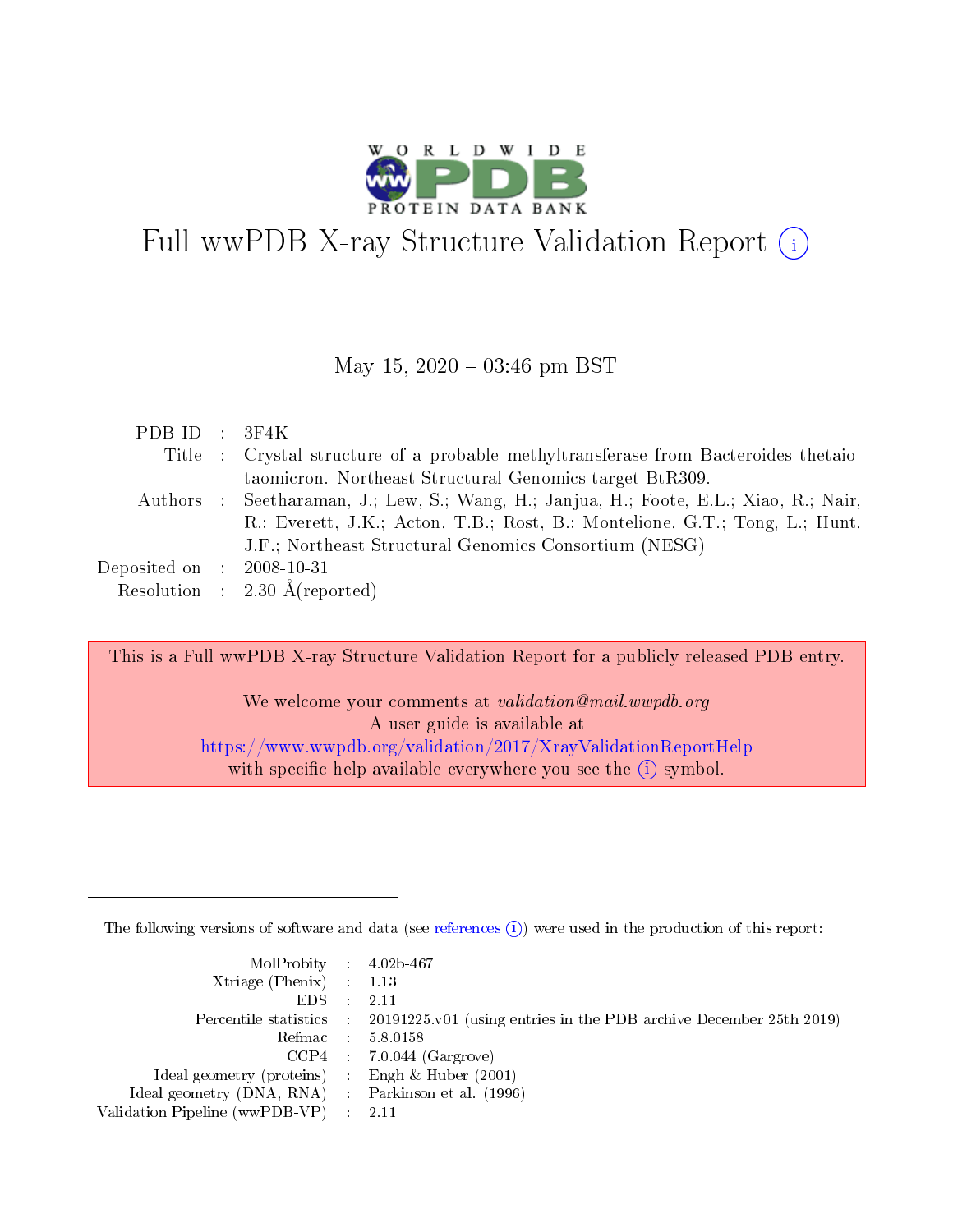# 1 [O](https://www.wwpdb.org/validation/2017/XrayValidationReportHelp#overall_quality)verall quality at a glance  $(i)$

The following experimental techniques were used to determine the structure: X-RAY DIFFRACTION

The reported resolution of this entry is 2.30 Å.

Percentile scores (ranging between 0-100) for global validation metrics of the entry are shown in the following graphic. The table shows the number of entries on which the scores are based.



| Metric                | Whole archive<br>$(\#\text{Entries})$ | Similar resolution<br>$(\#\text{Entries},\,\text{resolution}\,\,\text{range}(\textup{\AA}))$ |
|-----------------------|---------------------------------------|----------------------------------------------------------------------------------------------|
| $R_{free}$            | 130704                                | $5042$ $(2.30-2.30)$                                                                         |
| Clashscore            | 141614                                | $5643(2.30-2.30)$                                                                            |
| Ramachandran outliers | 138981                                | $5575(2.30-2.30)$                                                                            |
| Sidechain outliers    | 138945                                | $5575(2.30-2.30)$                                                                            |
| RSRZ outliers         | 127900                                | $4938(2.30-2.30)$                                                                            |

The table below summarises the geometric issues observed across the polymeric chains and their fit to the electron density. The red, orange, yellow and green segments on the lower bar indicate the fraction of residues that contain outliers for  $>=3, 2, 1$  and 0 types of geometric quality criteria respectively. A grey segment represents the fraction of residues that are not modelled. The numeric value for each fraction is indicated below the corresponding segment, with a dot representing fractions  $\epsilon=5\%$  The upper red bar (where present) indicates the fraction of residues that have poor fit to the electron density. The numeric value is given above the bar.

| Mol | $\cap$ hain | Length      | Quality of chain |     |              |
|-----|-------------|-------------|------------------|-----|--------------|
|     |             |             | 4%               |     |              |
|     |             | つにワ<br>∠∪ । | 80%              | 16% | $\cdot\cdot$ |

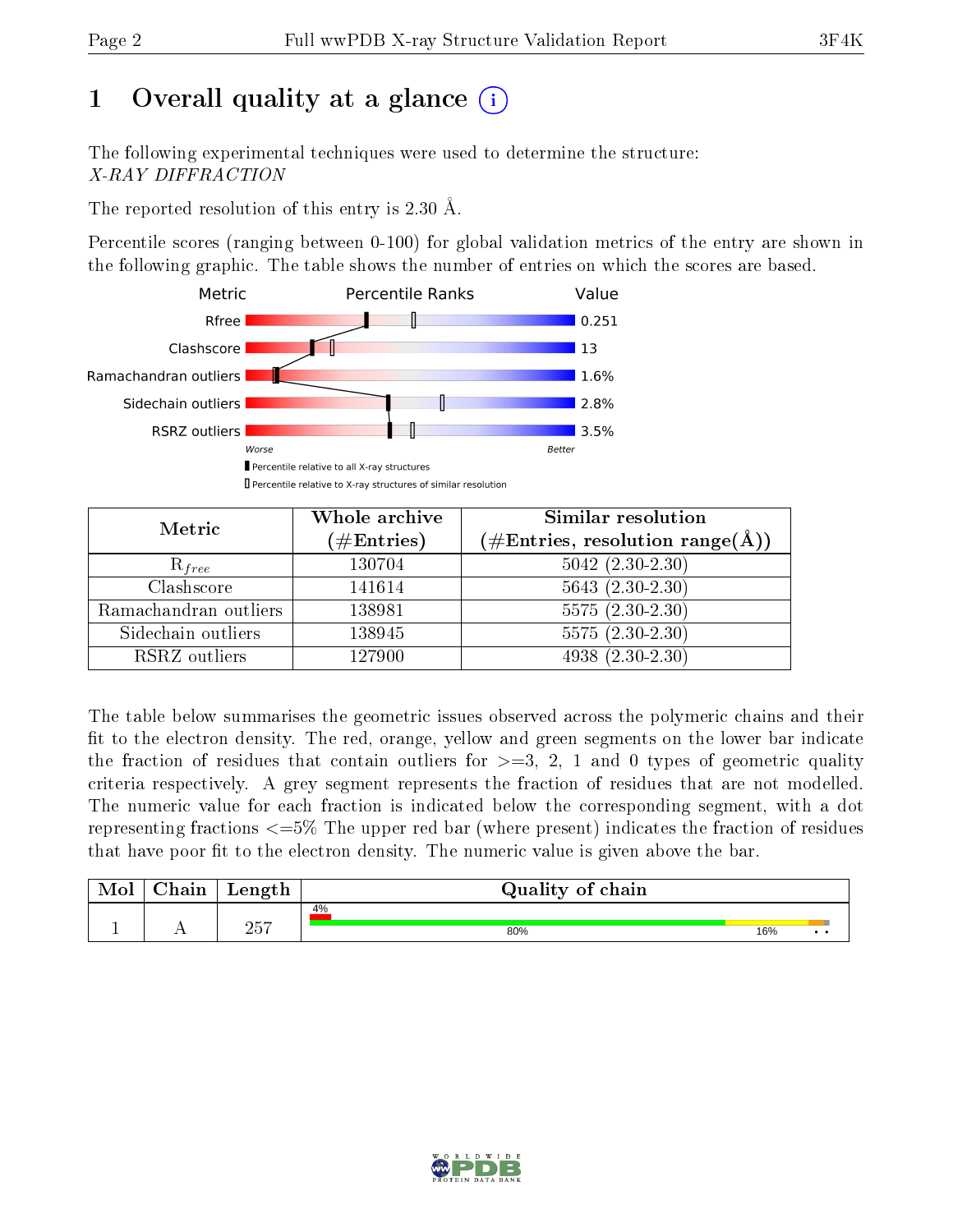# 2 Entry composition (i)

There are 2 unique types of molecules in this entry. The entry contains 2130 atoms, of which 0 are hydrogens and 0 are deuteriums.

In the tables below, the ZeroOcc column contains the number of atoms modelled with zero occupancy, the AltConf column contains the number of residues with at least one atom in alternate conformation and the Trace column contains the number of residues modelled with at most 2 atoms.

Molecule 1 is a protein called Putative methyltransferase.

| Mol | Chain | Residues | Atoms               |       |     |     | ZeroOcc | $\mid$ AltConf $\mid$ Trace |  |  |
|-----|-------|----------|---------------------|-------|-----|-----|---------|-----------------------------|--|--|
|     |       | 254      | $\rm Total$<br>2055 | 1318- | 332 | 393 | 12      |                             |  |  |

• Molecule 2 is water.

|  | $\text{Mol}$   Chain   Residues | Atoms | └ ZeroOcc   AltConf |  |
|--|---------------------------------|-------|---------------------|--|
|  |                                 | Total |                     |  |

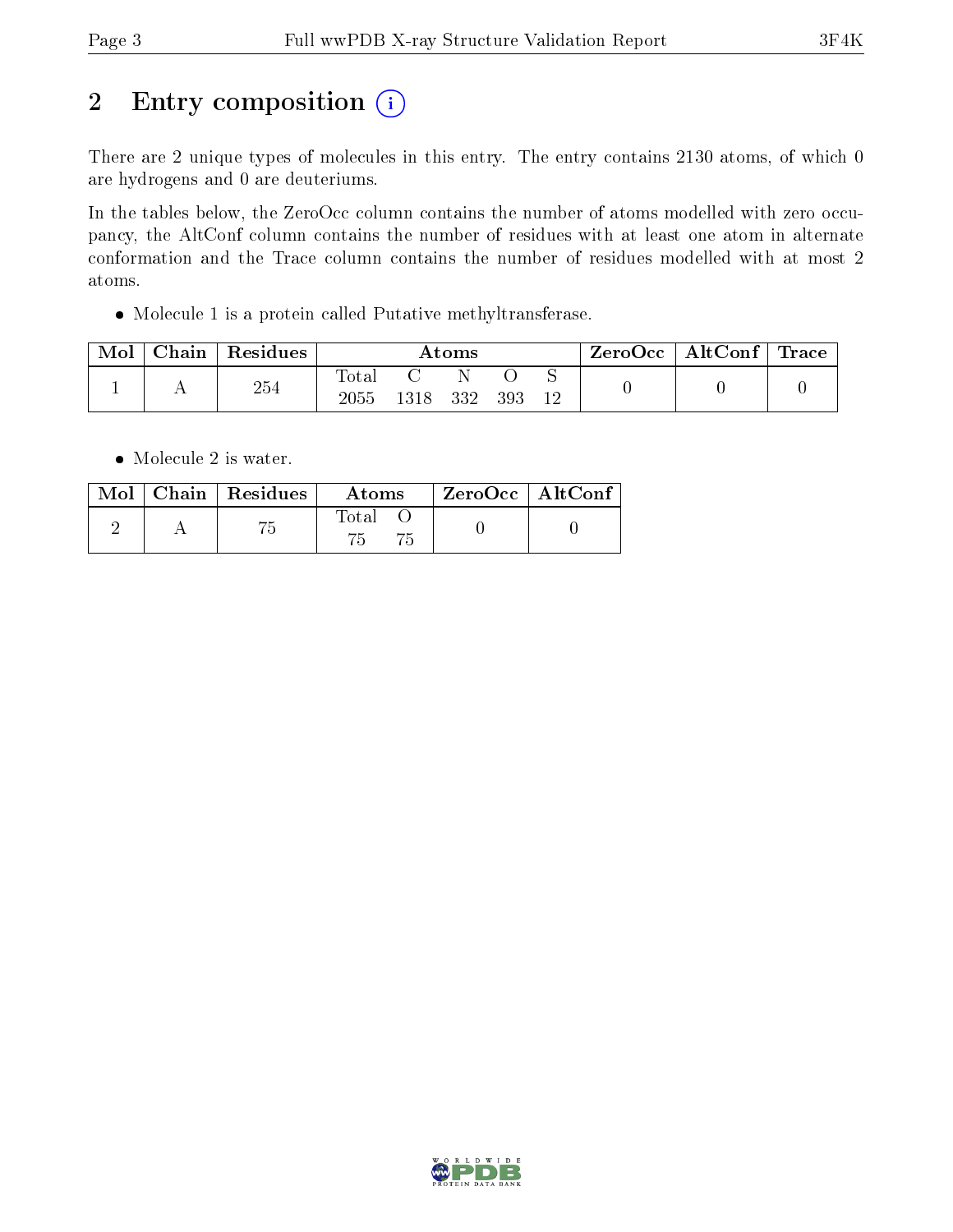## 3 Residue-property plots  $(i)$

These plots are drawn for all protein, RNA and DNA chains in the entry. The first graphic for a chain summarises the proportions of the various outlier classes displayed in the second graphic. The second graphic shows the sequence view annotated by issues in geometry and electron density. Residues are color-coded according to the number of geometric quality criteria for which they contain at least one outlier: green  $= 0$ , yellow  $= 1$ , orange  $= 2$  and red  $= 3$  or more. A red dot above a residue indicates a poor fit to the electron density (RSRZ  $> 2$ ). Stretches of 2 or more consecutive residues without any outlier are shown as a green connector. Residues present in the sample, but not in the model, are shown in grey.



• Molecule 1: Putative methyltransferase

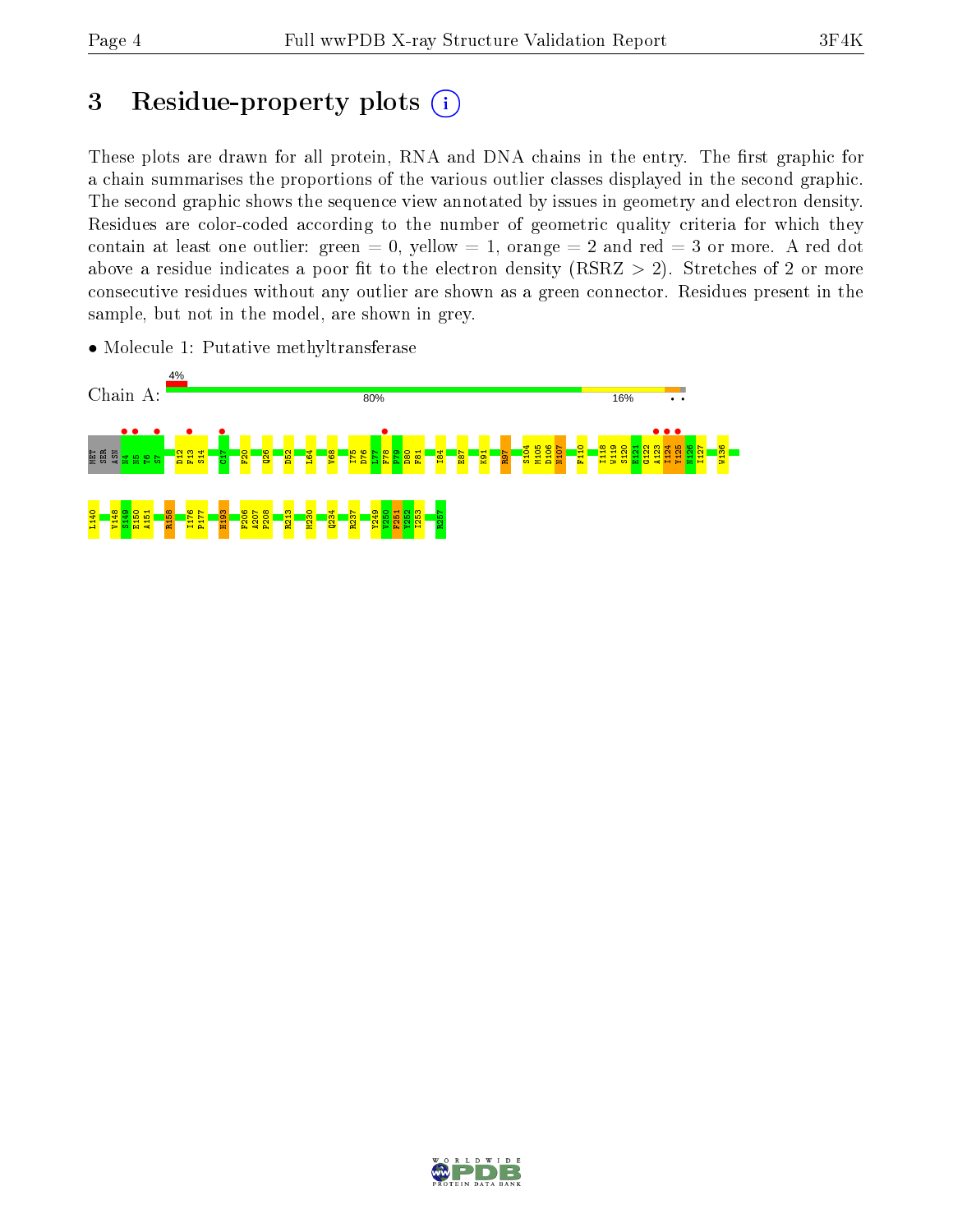# 4 Data and refinement statistics  $(i)$

| Property                                                             | Value                                                        | Source     |
|----------------------------------------------------------------------|--------------------------------------------------------------|------------|
| Space group                                                          | P 32 2 1                                                     | Depositor  |
| Cell constants                                                       | $60.34\text{\AA}$<br>$145.15\text{\AA}$<br>$60.34\text{\AA}$ |            |
| a, b, c, $\alpha$ , $\beta$ , $\gamma$                               | $90.00^\circ$<br>$90.00^\circ$<br>$120.00^{\circ}$           | Depositor  |
| Resolution $(A)$                                                     | 2.30<br>42.41<br>$\frac{1}{2}$ and $\frac{1}{2}$             | Depositor  |
|                                                                      | 42.40<br>$-2.30$                                             | <b>EDS</b> |
| % Data completeness                                                  | $95.5(42.41-2.30)$                                           | Depositor  |
| (in resolution range)                                                | 97.4 (42.40-2.30)                                            | <b>EDS</b> |
| $R_{merge}$                                                          | 0.07                                                         | Depositor  |
| $\mathrm{R}_{sym}$                                                   | $0.07\,$                                                     | Depositor  |
| $\sqrt{I/\sigma}(I) > 1$                                             | $\overline{10.57}$ (at 2.29Å)                                | Xtriage    |
| Refinement program                                                   | $\overline{\text{CNS} 1.2}$                                  | Depositor  |
|                                                                      | 0.211, 0.244                                                 | Depositor  |
| $R, R_{free}$                                                        | 0.220<br>0.251                                               | DCC        |
| $R_{free}$ test set                                                  | 1150 reflections $(4.38\%)$                                  | wwPDB-VP   |
| Wilson B-factor $(A^2)$                                              | 31.4                                                         | Xtriage    |
| Anisotropy                                                           | 0.443                                                        | Xtriage    |
| Bulk solvent $k_{sol}(e/\mathring{A}^3)$ , $B_{sol}(\mathring{A}^2)$ | $0.36\,$ , $39.1\,$                                          | <b>EDS</b> |
| L-test for twinning <sup>2</sup>                                     | $< L >$ = 0.50, $< L2$ > = 0.33                              | Xtriage    |
| Estimated twinning fraction                                          | $0.036$ for $-h,-k,l$                                        | Xtriage    |
| $F_o, F_c$ correlation                                               | 0.93                                                         | <b>EDS</b> |
| Total number of atoms                                                | 2130                                                         | wwPDB-VP   |
| Average B, all atoms $(A^2)$                                         | 36.0                                                         | wwPDB-VP   |

Xtriage's analysis on translational NCS is as follows: The largest off-origin peak in the Patterson function is  $6.19\%$  of the height of the origin peak. No significant pseudotranslation is detected.

<sup>&</sup>lt;sup>2</sup>Theoretical values of  $\langle |L| \rangle$ ,  $\langle L^2 \rangle$  for acentric reflections are 0.5, 0.333 respectively for untwinned datasets, and 0.375, 0.2 for perfectly twinned datasets.



<span id="page-4-1"></span><span id="page-4-0"></span><sup>1</sup> Intensities estimated from amplitudes.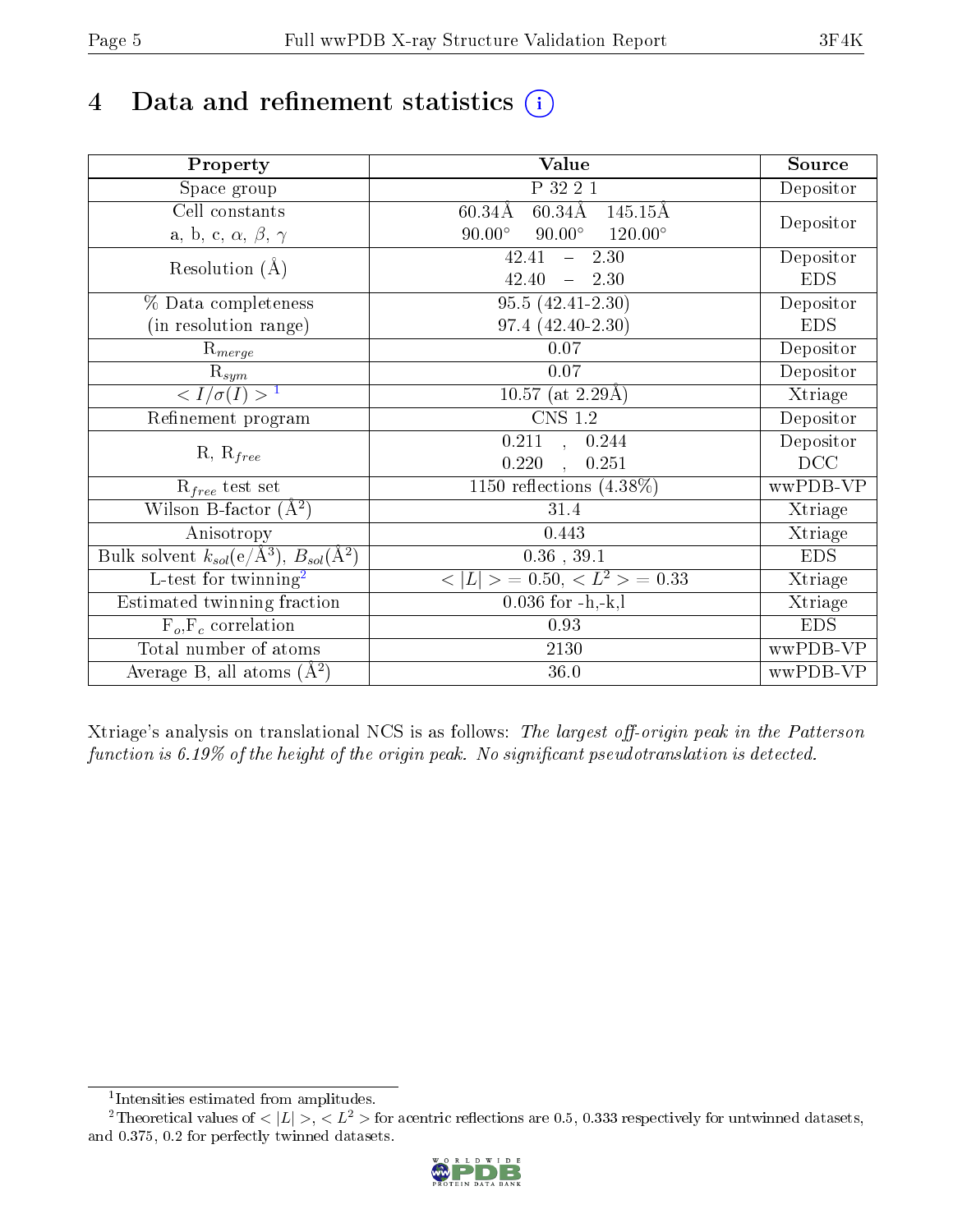# 5 Model quality  $(i)$

### 5.1 Standard geometry  $\overline{()}$

The Z score for a bond length (or angle) is the number of standard deviations the observed value is removed from the expected value. A bond length (or angle) with  $|Z| > 5$  is considered an outlier worth inspection. RMSZ is the root-mean-square of all Z scores of the bond lengths (or angles).

| Mol | Chain |      | Bond lengths                     | Bond angles |                  |  |
|-----|-------|------|----------------------------------|-------------|------------------|--|
|     |       |      | RMSZ $\mid \#  Z  > 5 \mid$ RMSZ |             | $\# Z  > 5$      |  |
|     |       | 0.38 | 0/2111                           | 0.57        | $1/2851~(0.0\%)$ |  |

There are no bond length outliers.

All (1) bond angle outliers are listed below:

| $\mid$ Mol $\mid$ Chain $\mid$ Res $\mid$ Type |  | A toms                          | Observed( $^{\circ}$ )   Ideal( $^{\circ}$ ) |  |
|------------------------------------------------|--|---------------------------------|----------------------------------------------|--|
|                                                |  | $\text{ASP}$   CB-CG-OD2   5.24 | 123 02                                       |  |

There are no chirality outliers.

There are no planarity outliers.

### 5.2 Too-close contacts  $(i)$

In the following table, the Non-H and H(model) columns list the number of non-hydrogen atoms and hydrogen atoms in the chain respectively. The H(added) column lists the number of hydrogen atoms added and optimized by MolProbity. The Clashes column lists the number of clashes within the asymmetric unit, whereas Symm-Clashes lists symmetry related clashes.

| Mol |      |      |     | Chain   Non-H   H(model)   H(added)   Clashes   Symm-Clashes |
|-----|------|------|-----|--------------------------------------------------------------|
|     | 2055 | 1943 | Эl  |                                                              |
|     |      |      |     |                                                              |
|     | 2130 | 1943 | .5l |                                                              |

The all-atom clashscore is defined as the number of clashes found per 1000 atoms (including hydrogen atoms). The all-atom clashscore for this structure is 13.

All (50) close contacts within the same asymmetric unit are listed below, sorted by their clash magnitude.

| Atom-1                                         | Atom-2                           | Interatomic<br>distance $(A)$ | 7lash<br>overlap $(A)$ |  |
|------------------------------------------------|----------------------------------|-------------------------------|------------------------|--|
| $1 \cdot A \cdot 26 \cdot G$ LN $\cdot$ HR $2$ | 1: A: 123: A <sub>L</sub> A: HR1 | 167                           |                        |  |

Continued on next page...

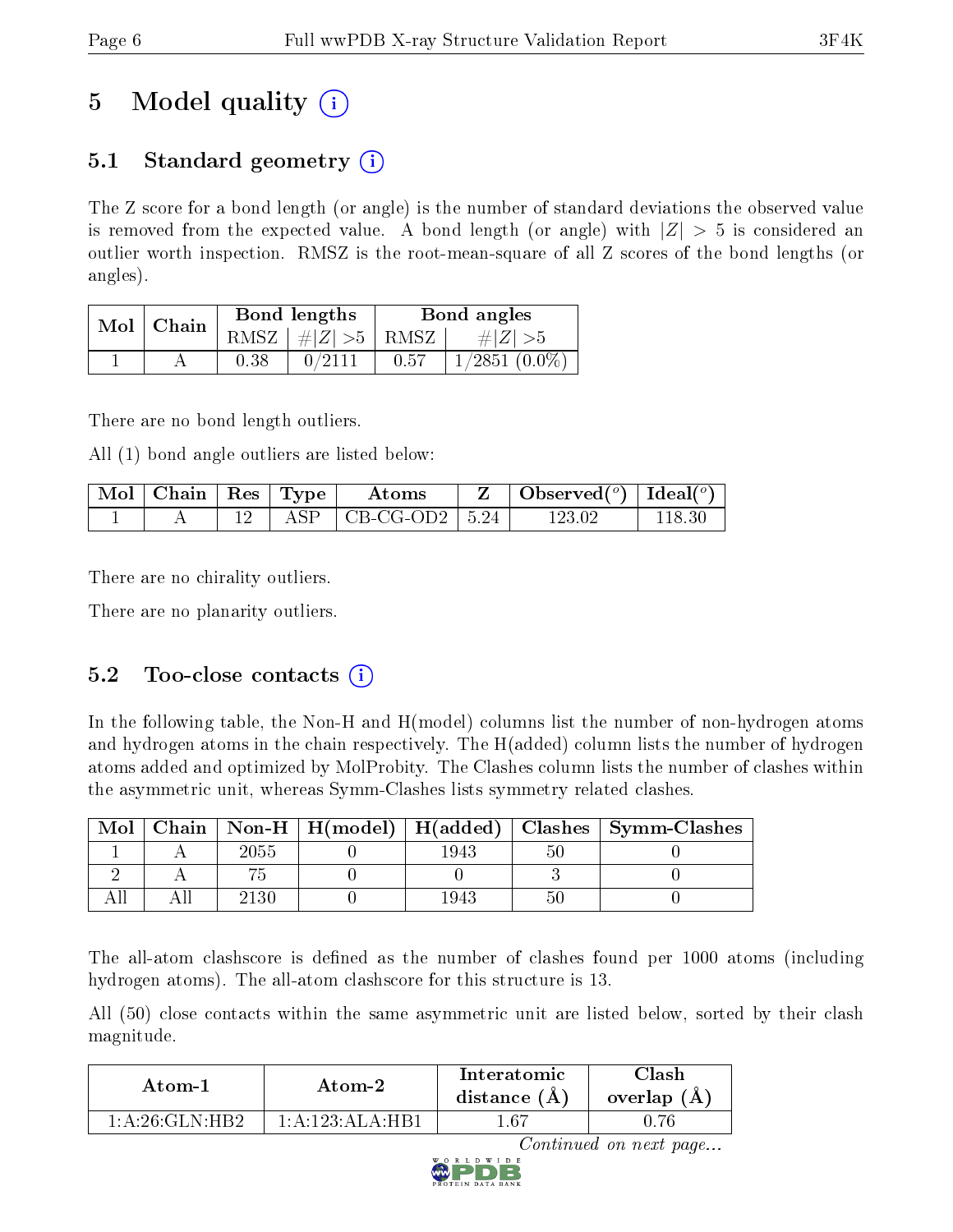| Commuca from previous page      |                      | Interatomic      | Clash         |
|---------------------------------|----------------------|------------------|---------------|
| Atom-1                          | Atom-2               | distance $(\AA)$ | overlap $(A)$ |
| 1:A:81:PHE:CE2                  | 1: A: 124: ILE: HD12 | 2.22             | 0.74          |
| 1:A:213:ARG:HH11                | 1: A:230:MET:HE1     | 1.53             | 0.72          |
| 1: A:26: GLN: HG2               | 1: A:124: ILE: HDI1  | 1.78             | 0.65          |
| 1: A:124: ILE: HG22             | 1: A: 125: TYR: HD1  | 1.63             | 0.63          |
| $1: A:206:$ PHE:HB3             | 1: A:237: ARG: HE    | 1.64             | 0.62          |
| 1:A:76:ASP:OD1                  | 1: A:124: ILE: HG21  | 2.03             | 0.59          |
| 1: A: 105: MET:HG2              | 1: A: 127: ILE: HD13 | 1.85             | 0.59          |
| 1: A: 158: ARG: HD2             | 1:A:158:ARG:N        | 2.20             | 0.56          |
| 1:A:213:ARG:HG3                 | 1: A:230:MET:HE2     | 1.87             | 0.56          |
| 1:A:124:ILE:O                   | 1: A: 125: TYR: CD1  | 2.58             | 0.56          |
| 1:A:207:ALA:HB3                 | 1:A:208:PRO:HD3      | 1.88             | 0.55          |
| 1: A:26: GLN: HG2               | 1:A:124:ILE:CD1      | 2.38             | 0.54          |
| 1: A:124: ILE: HG22             | 1: A: 125: TYR: CD1  | 2.43             | 0.54          |
| 1:A:213:ARG:NH1                 | 1: A:230:MET:HE1     | 2.23             | 0.53          |
| 1: A: 105: MET: HB2             | 1: A: 125: TYR: CE2  | 2.45             | 0.52          |
| 1: A:97: ARG:HD3                | 2:A:302:HOH:O        | 2.10             | 0.52          |
| 1:A:20:PHE:HB3                  | 1:A:26:GLN:HG3       | 1.92             | 0.50          |
| 1:A:78:PHE:CD2                  | 1:A:80:ASP:HB2       | 2.47             | 0.50          |
| 1:A:124:ILE:O                   | 1: A: 125: TYR: O    | 2.29             | 0.50          |
| 1: A:150: GLU:HG3               | 1:A:151:ALA:N        | 2.27             | 0.49          |
| 1: A: 105: MET: SD              | 1: A:127: ILE: HG12  | 2.53             | 0.49          |
| 1: A: 105: MET: CB              | 1: A: 125: TYR: HE2  | 2.27             | 0.48          |
| 1:A:14:SER:HA                   | 1:A:78:PHE:CZ        | 2.49             | 0.48          |
| 1:A:158:ARG:H                   | 1: A: 158: ARG: HD2  | 1.77             | 0.47          |
| 1: A:124: ILE:C                 | 1: A: 125: TYR: CD1  | 2.89             | 0.47          |
| 1: A:230:MET:O                  | 1: A:234: GLN: HG3   | 2.14             | 0.46          |
| 1:A:237:ARG:HD3                 | 2:A:275:HOH:O        | 2.15             | 0.46          |
| 1: A: 193: HIS: HA              | $1: A:251:$ PHE: $O$ | 2.15             | 0.46          |
| 1:A:118:ILE:HG13                | 1: A:140: LEU: HD13  | 1.97             | 0.46          |
| 1: A:64:LEU:O                   | 1:A:68:VAL:HG22      | 2.16             | 0.45          |
| 1:A:78:PHE:CE2                  | 1: A:80: ASP:HB2     | 2.52             | 0.45          |
| $1:A:76:\overline{\rm{ASP:CG}}$ | 1:A:124:ILE:HG21     | 2.38             | 0.44          |
| 1:A:176:ILE:HB                  | 1: A:177: PRO:HD3    | 1.99             | 0.44          |
| 1:A:76:ASP:OD2                  | 1: A:124: ILE: HG21  | 2.17             | 0.44          |
| 1:A:106:ASP:O                   | 1:A:107:ASN:HB2      | 2.18             | 0.44          |
| 1: A: 105: MET: HB3             | 1: A: 125: TYR: HE2  | 1.84             | 0.43          |
| 1: A:52: ASP: HA                | 1:A:119:TRP:O        | 2.18             | 0.43          |
| 1:A:158:ARG:CD                  | 1:A:158:ARG:N        | 2.81             | 0.42          |
| 1:A:120:SER:O                   | 1:A:148:VAL:HA       | 2.20             | 0.41          |
| 1:A:87:GLU:O                    | 1:A:91:LYS:HG3       | 2.21             | 0.41          |
| 1:A:253:ILE:HD12                | 1: A: 253: ILE:N     | 2.36             | 0.41          |

Continued from previous page.

Continued on next page...

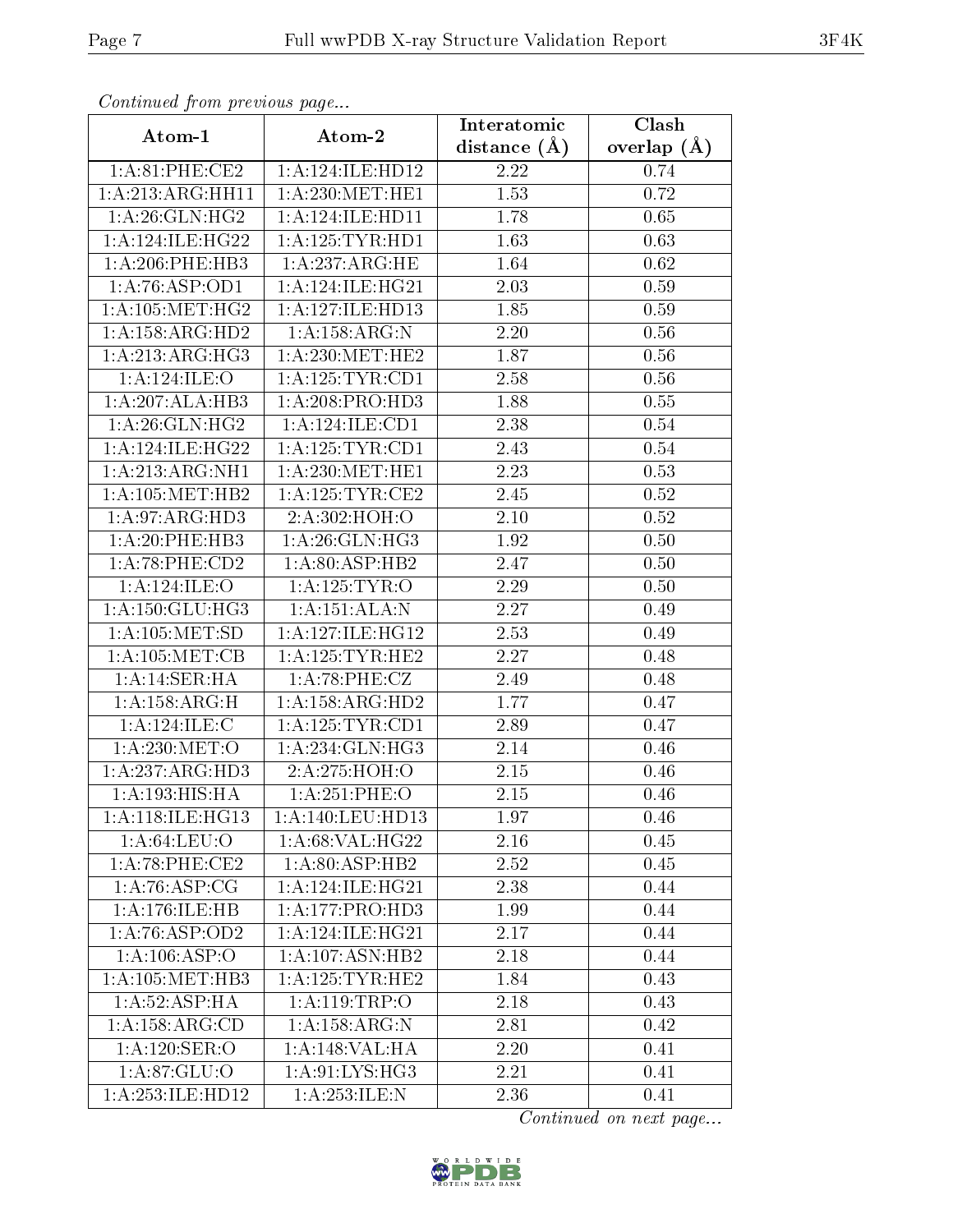| Atom-1              | Atom-2              | Interatomic<br>distance $(A)$ | Clash<br>overlap (Å |
|---------------------|---------------------|-------------------------------|---------------------|
| 1: A:80: ASP:O      | 1:A:84:ILE:HG12     | 2.19                          | 0.41                |
| 1:A:118:ILE:HD13    | 1:A:136:TRP:HB3     | 2.03                          | 0.41                |
| 1: A: 105: MET: CB  | 1: A: 125: TYR: CE2 | 3.03                          | 0.41                |
| 1: A: 75: ILE: HD11 | 1:A:110:PHE:CE2     | 2.56                          | 0.40                |
| 1: A:104: SER: HB2  | 2:A:318:HOH:O       | 2.21                          | 0.40                |
| 1: A: 105: MET: HG2 | 1: A:127: ILE: CD1  | 2.51                          | 0.40                |
| 1:A:176:ILE:N       | 1: A:177: PRO:CD    | 2.84                          | 0.40                |
| 1: A:193:HIS:C      | 1: A:193:HIS:CD2    | 2.92                          | 0.40                |

Continued from previous page...

There are no symmetry-related clashes.

#### 5.3 Torsion angles  $(i)$

#### 5.3.1 Protein backbone (i)

In the following table, the Percentiles column shows the percent Ramachandran outliers of the chain as a percentile score with respect to all X-ray entries followed by that with respect to entries of similar resolution.

The Analysed column shows the number of residues for which the backbone conformation was analysed, and the total number of residues.

| Mol   Chain | Analysed                                |  |          | $\mid$ Favoured $\mid$ Allowed $\mid$ Outliers $\mid$ Percentiles $\mid$ |
|-------------|-----------------------------------------|--|----------|--------------------------------------------------------------------------|
|             | $252/257 (98\%)$   241 (96\%)   7 (3\%) |  | $4(2\%)$ | $9$ 9                                                                    |

All (4) Ramachandran outliers are listed below:

| $\operatorname{Mol}$ | Chain | Res | Type       |
|----------------------|-------|-----|------------|
|                      |       | 107 | <b>ASN</b> |
|                      |       | 125 | TYR.       |
|                      |       | 122 | GLY        |
|                      |       | 124 | 11.H       |

#### 5.3.2 Protein sidechains  $(i)$

In the following table, the Percentiles column shows the percent sidechain outliers of the chain as a percentile score with respect to all X-ray entries followed by that with respect to entries of similar resolution.

The Analysed column shows the number of residues for which the sidechain conformation was analysed, and the total number of residues.

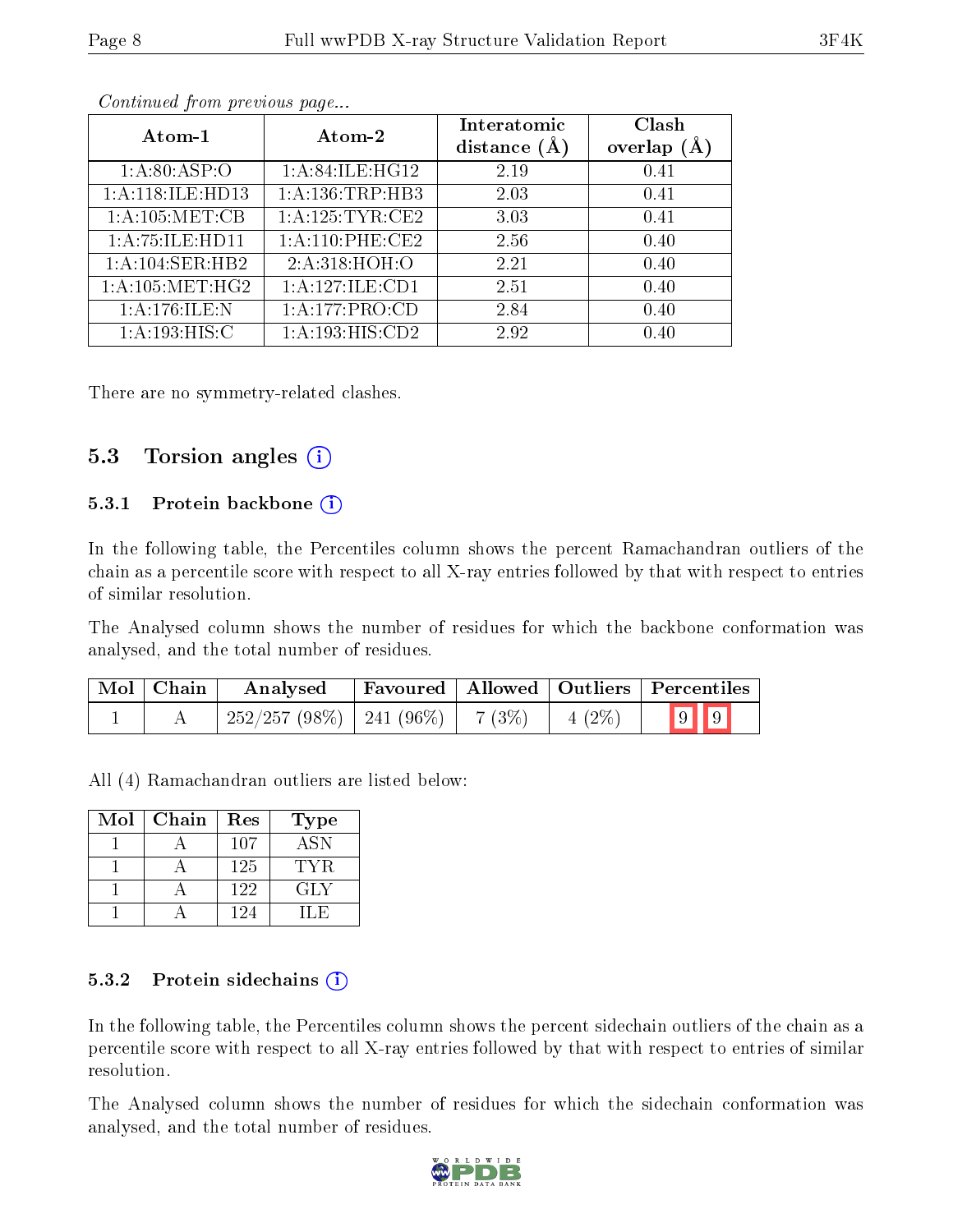| $\mid$ Mol $\mid$ Chain $\mid$ |                                    | Analysed   Rotameric   Outliers   Percentiles |  |           |  |
|--------------------------------|------------------------------------|-----------------------------------------------|--|-----------|--|
|                                | 216/219 (99%)   210 (97%)   6 (3%) |                                               |  | $ 43 $ 60 |  |

All (6) residues with a non-rotameric sidechain are listed below:

| Mol | Chain | Res | Type       |
|-----|-------|-----|------------|
|     |       | 13  | PHE        |
|     |       | 97  | $\rm{ARG}$ |
|     |       | 158 | $\rm{ARG}$ |
|     |       | 193 | <b>HIS</b> |
|     |       | 249 | TYR.       |
|     |       | 251 | PHE        |

Some sidechains can be flipped to improve hydrogen bonding and reduce clashes. All (4) such sidechains are listed below:

| Mol | Chain | Res | <b>Type</b> |
|-----|-------|-----|-------------|
|     |       | 134 | <b>ASN</b>  |
|     |       | 193 | HIS         |
|     |       | 220 | HIS         |
|     |       | 255 | GL N        |

#### 5.3.3 RNA [O](https://www.wwpdb.org/validation/2017/XrayValidationReportHelp#rna)i

There are no RNA molecules in this entry.

#### 5.4 Non-standard residues in protein, DNA, RNA chains (i)

There are no non-standard protein/DNA/RNA residues in this entry.

#### 5.5 Carbohydrates (i)

There are no carbohydrates in this entry.

### 5.6 Ligand geometry  $(i)$

There are no ligands in this entry.

#### 5.7 [O](https://www.wwpdb.org/validation/2017/XrayValidationReportHelp#nonstandard_residues_and_ligands)ther polymers  $(i)$

There are no such residues in this entry.

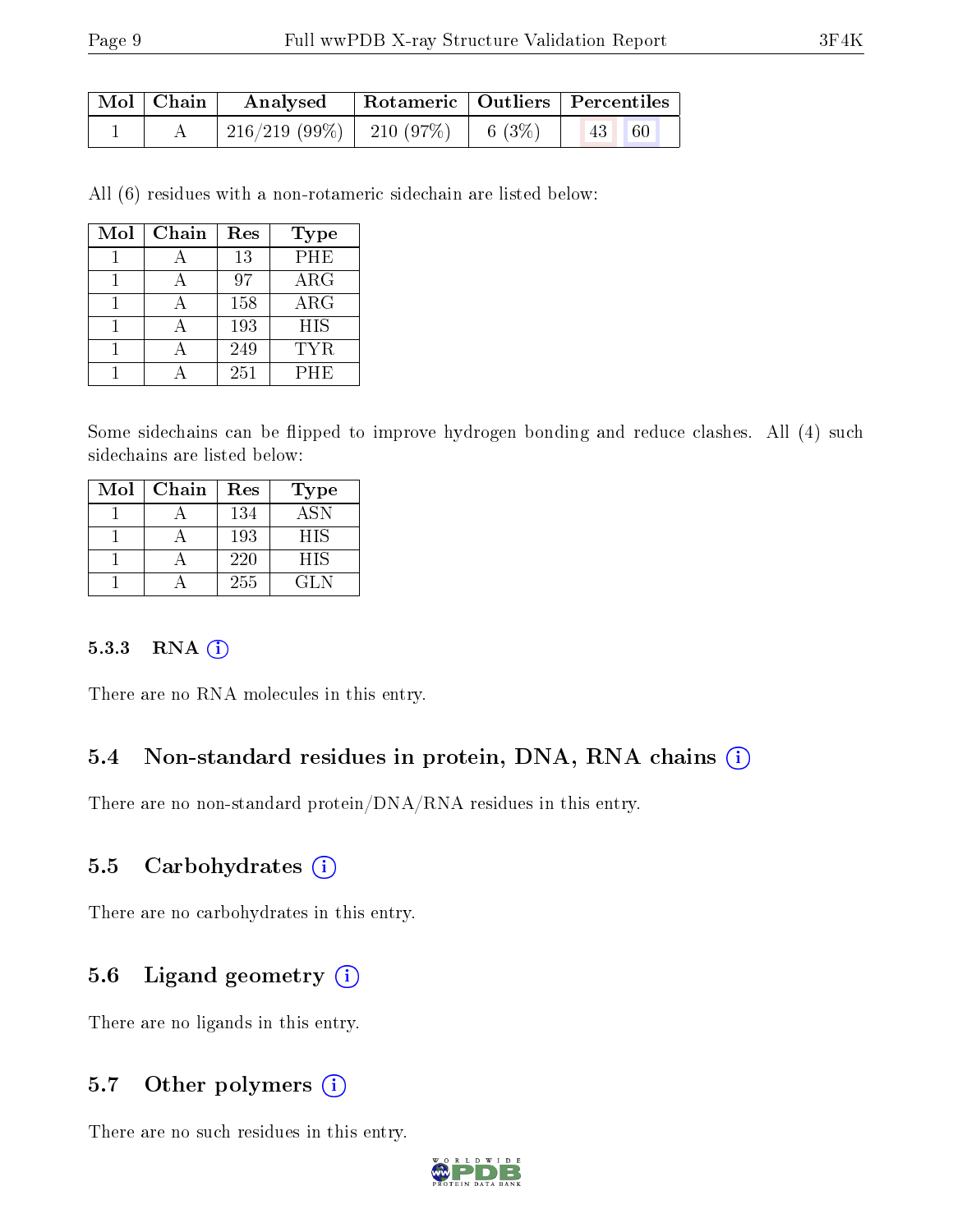### 5.8 Polymer linkage issues (i)

There are no chain breaks in this entry.

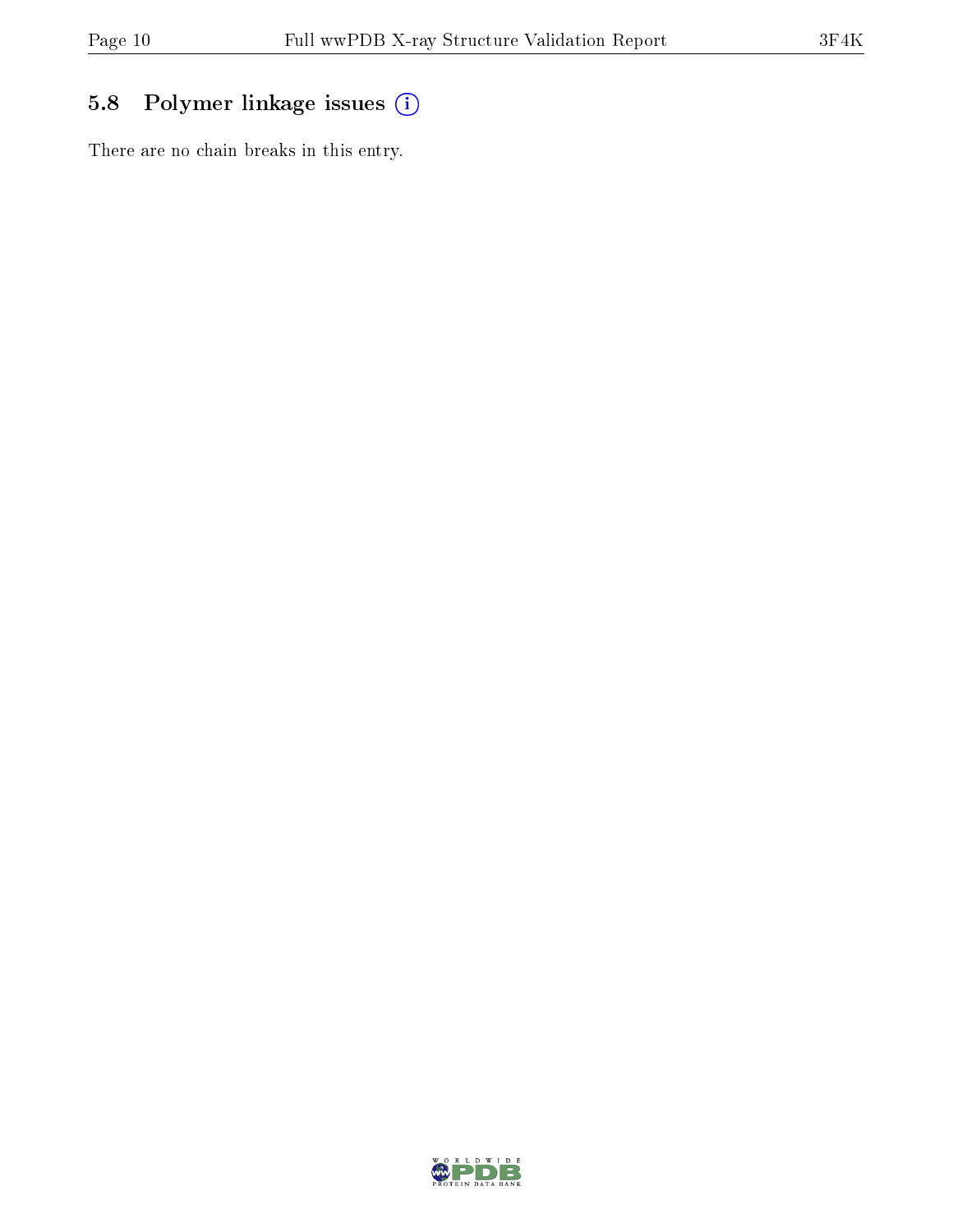## 6 Fit of model and data  $(i)$

### 6.1 Protein, DNA and RNA chains  $(i)$

In the following table, the column labelled  $#RSRZ> 2'$  contains the number (and percentage) of RSRZ outliers, followed by percent RSRZ outliers for the chain as percentile scores relative to all X-ray entries and entries of similar resolution. The OWAB column contains the minimum, median,  $95<sup>th</sup>$  percentile and maximum values of the occupancy-weighted average B-factor per residue. The column labelled ' $Q< 0.9$ ' lists the number of (and percentage) of residues with an average occupancy less than 0.9.

|  | $\mid$ Mol $\mid$ Chain $\mid$ Analysed $\mid$ <rsrz> <math>\mid</math></rsrz> |      |  |  |
|--|--------------------------------------------------------------------------------|------|--|--|
|  | 254/257 (98%)                                                                  | 0.09 |  |  |

All (9) RSRZ outliers are listed below:

| Mol | Chain | Res | <b>Type</b> | <b>RSRZ</b> |
|-----|-------|-----|-------------|-------------|
| 1   | А     | 125 | TYR         | 5.7         |
| 1   | А     | 124 | ILE         | 5.6         |
|     | А     | 123 | ALA         | 4.5         |
| 1   | А     | 4   | <b>ASN</b>  | 4.0         |
| 1   | А     | 5   | <b>ASN</b>  | 3.5         |
| 1   | А     | 13  | PHE         | 3.3         |
| 1   |       | 17  | <b>CYS</b>  | 2.6         |
| 1   | А     | 7   | ${\rm SER}$ | 2.2         |
|     |       | 78  | PHE         | 2.1         |

### 6.2 Non-standard residues in protein, DNA, RNA chains  $(i)$

There are no non-standard protein/DNA/RNA residues in this entry.

### 6.3 Carbohydrates (i)

There are no carbohydrates in this entry.

### 6.4 Ligands  $(i)$

There are no ligands in this entry.